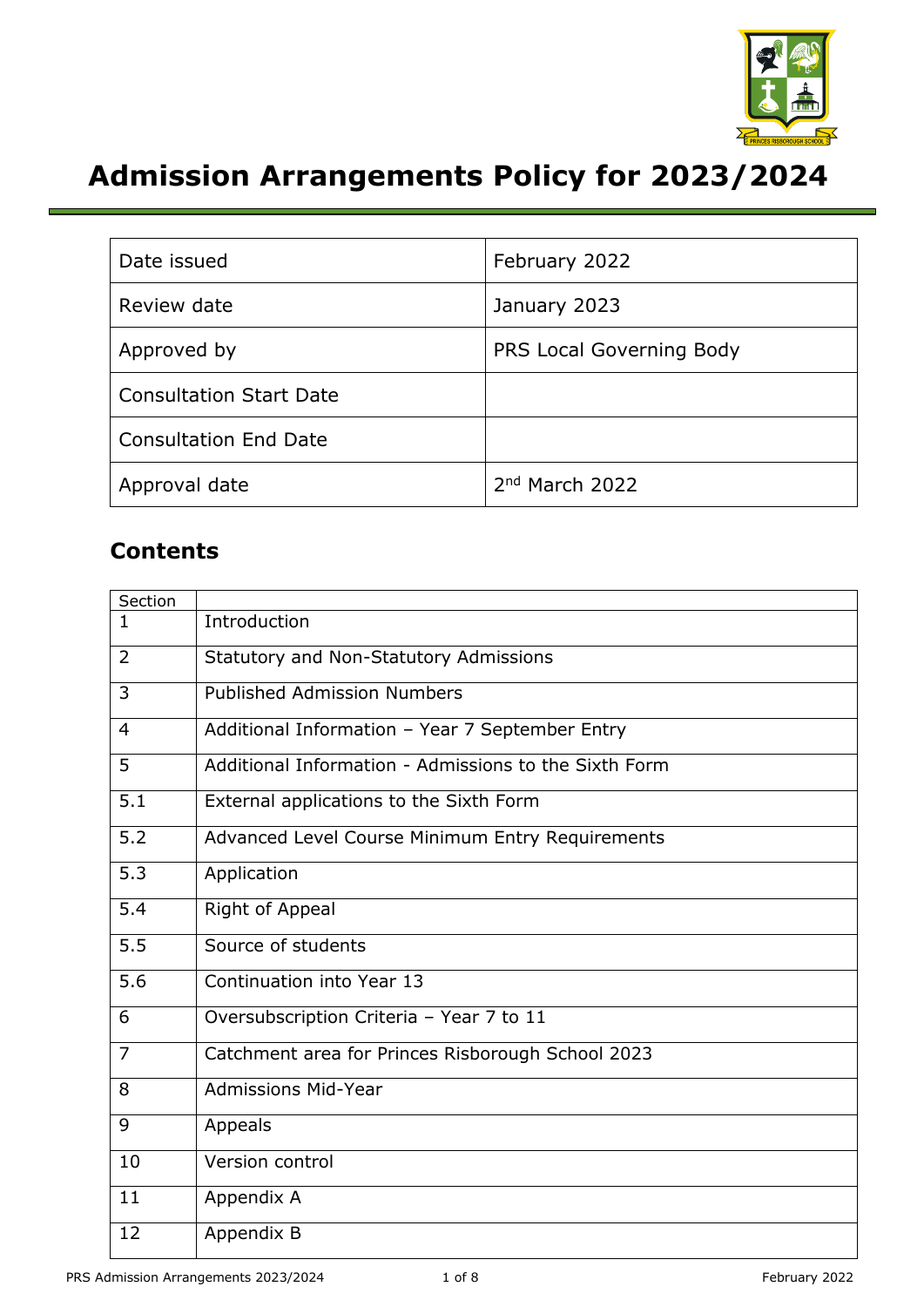### **1. Introduction**

The admissions policy for Princes Risborough School follows The Coordinated Admissions Scheme for Secondary Schools in the Area of Buckinghamshire Council Local Authority (the County Scheme) unless stated. The County Scheme is available on the Buckinghamshire Council website:

[\(https://www.buckscc.gov.uk/services/education/school-admissions/admissions-policies](https://www.buckscc.gov.uk/services/education/school-admissions/admissions-policies-consultations-and-statistics/admissions-policies/)[consultations-and-statistics/admissions-policies/\)](https://www.buckscc.gov.uk/services/education/school-admissions/admissions-policies-consultations-and-statistics/admissions-policies/). Due to the elevations within the school site and the age and construction of some buildings, not all areas are fully accessible to students with physically difficulties. This policy covers admissions to the school between 1 September 2023 and 31 August 2024.

Once children with EHCPs have been allocated places are offered according to the following criteria, in order of priority:

1. Looked after children and previously looked after children. (see Note 1)

2. Children living within the catchment area of the school

<https://services.buckscc.gov.uk/school-admissions/schools?urn=137372&view=map>(Proof of address maybe required).

3. Siblings of children in Years 7-10 who are on the roll of the school at the time the allocations are made, and are expected to be on the school roll at the time of proposed admission.

4. Children who have exceptional social or medical needs, supported by written evidence from a doctor, social worker, Education Welfare Officer or other appropriate person.

5. Once the above rules have been applied, any further places will be offered in distance order, using the distance between the family's Normal Home Address and the school's nearest entrance gate, offering the closest first. A straight line distance is used. (Proof of address maybe required)

Admissions for all other year groups and in year admissions will be dealt with in accordance with this policy.

Students will be admitted at the age of 11+ without reference to ability or aptitude using the criteria below. The admission number for September 2021 will be 180. The academy intends to hold waiting lists for any oversubscribed year group after the 1st September. Applications for inclusion on the waiting list must be made on the academy's appropriate form and they will be ranked according to our over-subscription criteria as above. We have to admit any student who is the subject of a 'direction' by the LA or allocated to us according to the local Fair Access Protocol and any such students take precedence over the waiting list.

Where some, but not all, of the children who qualify under one of these rules, can be taken priority will be given to children by taking account of the next rule (or rules) in the numbered list to decide who has priority for places.

If it still not possible to decide between two applicants who are equidistant then a random allocation will be made to allocate the final place. An explanation of the method of making random allocations is on the council website.

#### **Note 1: Definition of Looked After Children and Previously Looked After Children.**

For admissions purposes a 'looked after child' or a child who was previously looked after but immediately after being looked after became subject to an adoption, child arrangements, or special guardianship order including those who appear to have been in state care outside of England and ceased to be in state care as a result of being adopted. A looked after child is a child who is (a) in the care of a local authority, or (b) being provided with accommodation by a local authority in the exercise of their social services functions (see the definition in Section 22(1) of the Children Act 1989).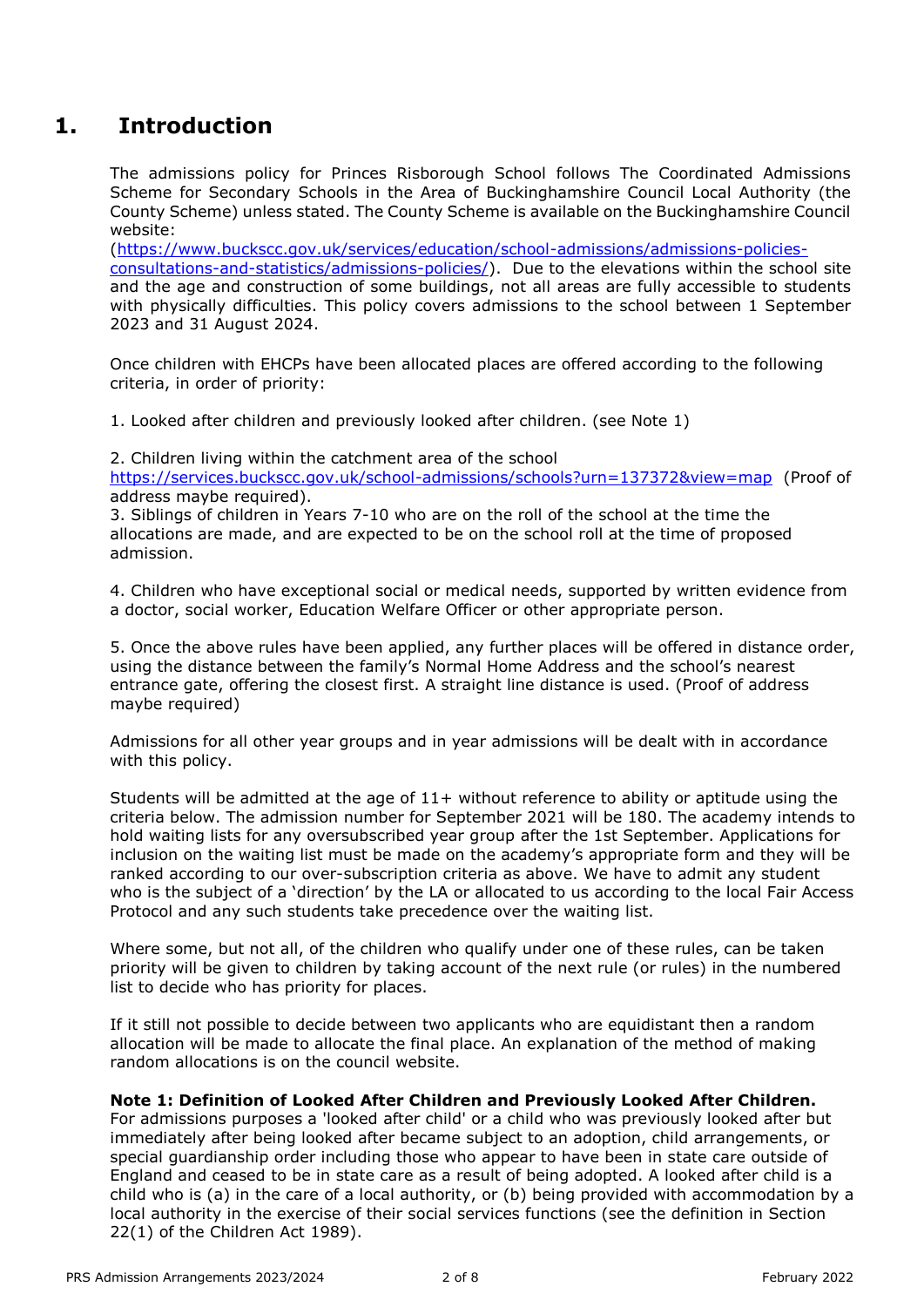### **2. Statutory and Non-Statutory Admissions**

When applying for a school place at Princes Risborough School under the Sibling Rule, it is important to note that the sibling attending Princes Risborough School must be in a year group that statutorily follows on to education the following year. These years are years 7,8,9,10. In practice this means that the Sibling Rule cannot be applied if a sibling is in years 11 or 13 at the time that the application is made.

Students finishing GCSEs at Princes Risborough School are encouraged to stay on at the school to complete further studies that prepare them for University, Training (apprenticeships) or the world of work. However, transfer to the Sixth Form is not automatic and year 11's entitled to a place at Princes Risborough Sixth Form, both internal and external students, must apply for a place in the spring term and will be interviewed and offered a provisional place. Final offers for places at the Sixth Form are based on academic performance at GCSE examination.

### **3. Published Admission Numbers**

Year 7: Having previously consulted the LA and other local admission authorities in accordance with legal requirements, the IAT Board and PRS Local Governing Body has set its planned admission number at 180 for Year 7 for the school year commencing September 2023. The planned admission number for Years 8 – 11 is also 180.

**Sixth Form:** Having previously consulted the LA and other local admission authorities in accordance with legal requirements, the IAT Board and PRS Local Governing Body is satisfied to maintain its planned admission number in each Sixth Form year group of 100 students in year 12 and 100 students in year 13 for the school commencing September 2023.

### **4. Additional Information – Year 7 September Entry**

**Year 7:** Parents wishing to apply for a place for their child in Year 7 in September 2023 must complete the Local Authority Common Application Form (CAF) either on-line or on paper.

In all cases the CAF should be completed and sent to the Buckinghamshire Admissions Team, County Hall, Walton Street Aylesbury HP20 1UZ.

### **5. Additional Information - Admissions to the Sixth Form**

Students currently studying at Princes Risborough School are entitled to a place in the Sixth Form on the courses available, subject to achieving the grade entry criteria for the relevant pathway and the required GCSE grades for the specific subjects and course(s) to be studied as listed in the Sixth Form Prospectus. Courses offered may change year on year.

#### **5.1 External applications to the Sixth Form**

External applications to the Sixth Form will be considered in line with the oversubscription criteria for Year 7 to Year 11 (see section 6). Applicants must meet the required grades for admission to Sixth Form courses as stated above.

Overseas students must have the equivalent level of qualifications as UK based students for the specific courses they wish to study and may be requested to complete subject specific assessments in order to assess their suitability.

#### **5.2 Advanced Level Course Minimum Entry Requirements**

General admissions policy: All students are normally required to have passed at least five GCSEs or equivalent at 9 – 4 grade or equivalent including English Language and Mathematics unless there are exceptional circumstances. No students may be admitted who are without a minimum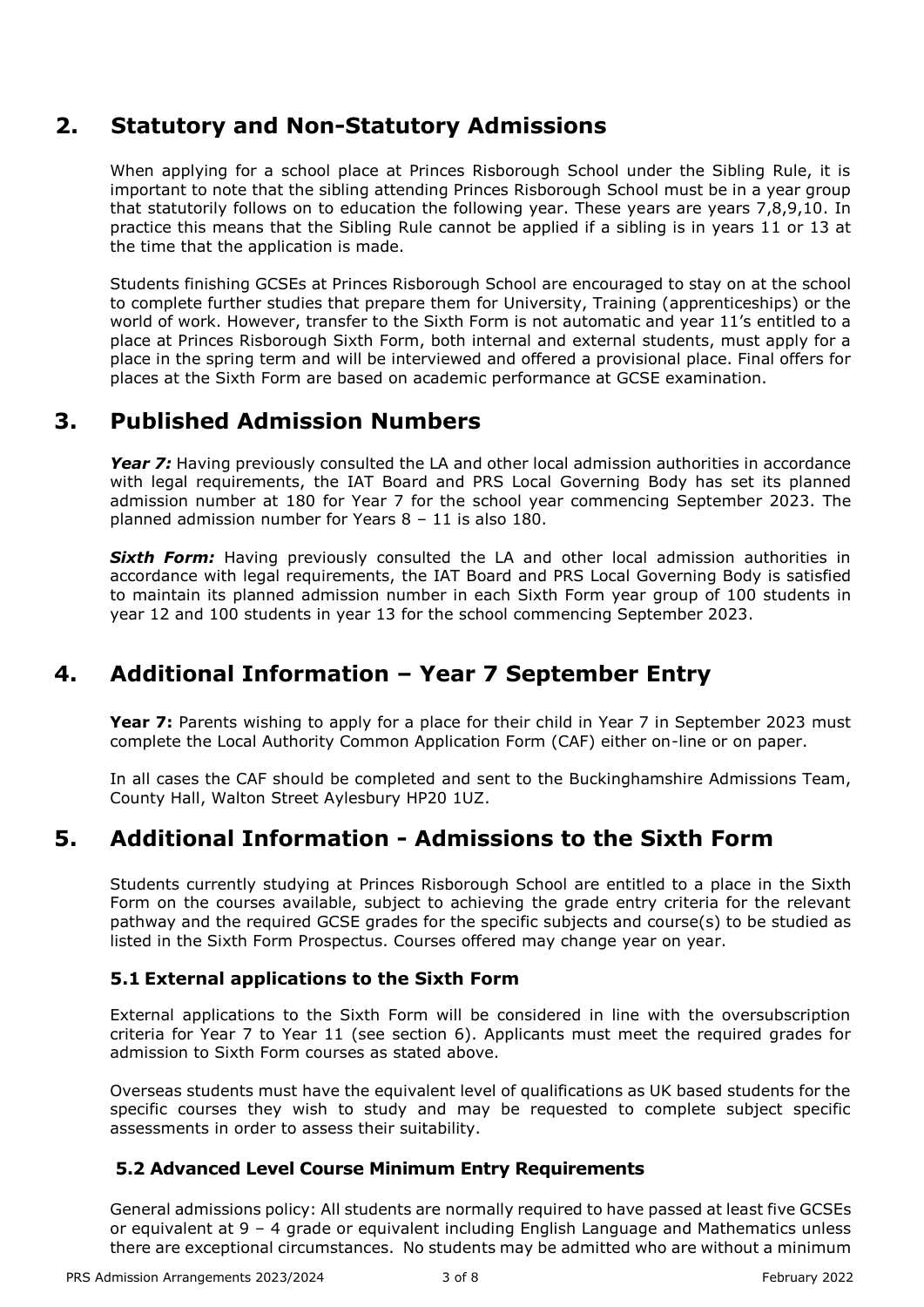grade 4 pass in both GCSE English and GCSE Mathematics unless there are exceptional circumstances in which that student has transferred from a school in a country where English academic qualifications are not normally offered.

Students must be able to start the Advanced Level course, unless there are significant extenuating circumstances, no later than three weeks after the commencement of the autumn term at the start of Year 12. Students would not normally be allowed to join the Sixth Form after the third week in September.

Individual Advanced Level subjects may insist on an additional minimum entry requirement. These additional entry requirements will be detailed in the Sixth Form Prospectus and, once again, will be subject to extenuating circumstances but normally a student would not be admitted onto specific courses if those course specific entry requirements had not been met. Failure to meet individual subject entry requirements will not preclude acceptance into the Sixth Form for other courses if the general entry requirements are met. In such cases, students will be advised of the courses they have sufficient requirements to study immediately following GCSE results. The individual entry requirements published in the Sixth Form Prospectus for the appropriate year of entry will be considered to apply as individual entry requirements may change from year to year.

#### **5.3 Application**

Application will be through the Sixth Form Application Form, which will be issued to all Princes Risborough School students in the Autumn term of Year 11. External applicants will receive this form on request or can download it from the school website. All students from Princes Risborough School who meet the entry requirements will be entitled to a place.

No student may be selected on the basis of interview alone although all applicants will be invited to take part in an informal discussion about course suitability and Sixth Form Induction.

#### **5.4 Right of Appeal**

Any applicants turned down for Sixth Form places must be notified of their right to appeal against the decision to an independent body. Parents should contact the Buckinghamshire Admissions Team, County Hall, Walton Street, Aylesbury HP20 1UZ.

#### **5.5 Source of Students**

All Princes Risborough School Year 11 students, will be encouraged to complete an application form for the Sixth Form as part of our Independent Advice and Careers Guidance. Students who meet the minimum entry requirements have the right to a Princes Risborough School Sixth Form place. We will consider other Princes Risborough students who do not meet the entry criteria but who demonstrate exceptional circumstances.

#### **5.6 Continuation into Year 13**

Our aim is to enable all students to remain in the Sixth Form and to attain meaningful qualifications. There is a clear expectation that students who enroll in the Sixth Form will remain for two years. Students who are demonstrating difficulties with a particular course will, as far as possible, be encouraged to transfer onto a course more suited to their needs or where the chances of a positive outcome are considered to be greater.

Advanced Level: Students will take a mock examination in January of Year 12. Successful students would be expected to attain an E grade or above. A second Year 12 examination will take place in June/July of Year 12. Successful students would again be expected to attain at least a D grade or 50% pass. Students who do not attain a D grade will be given the opportunity to retake this exam before the end of the summer term or at the beginning of the autumn one.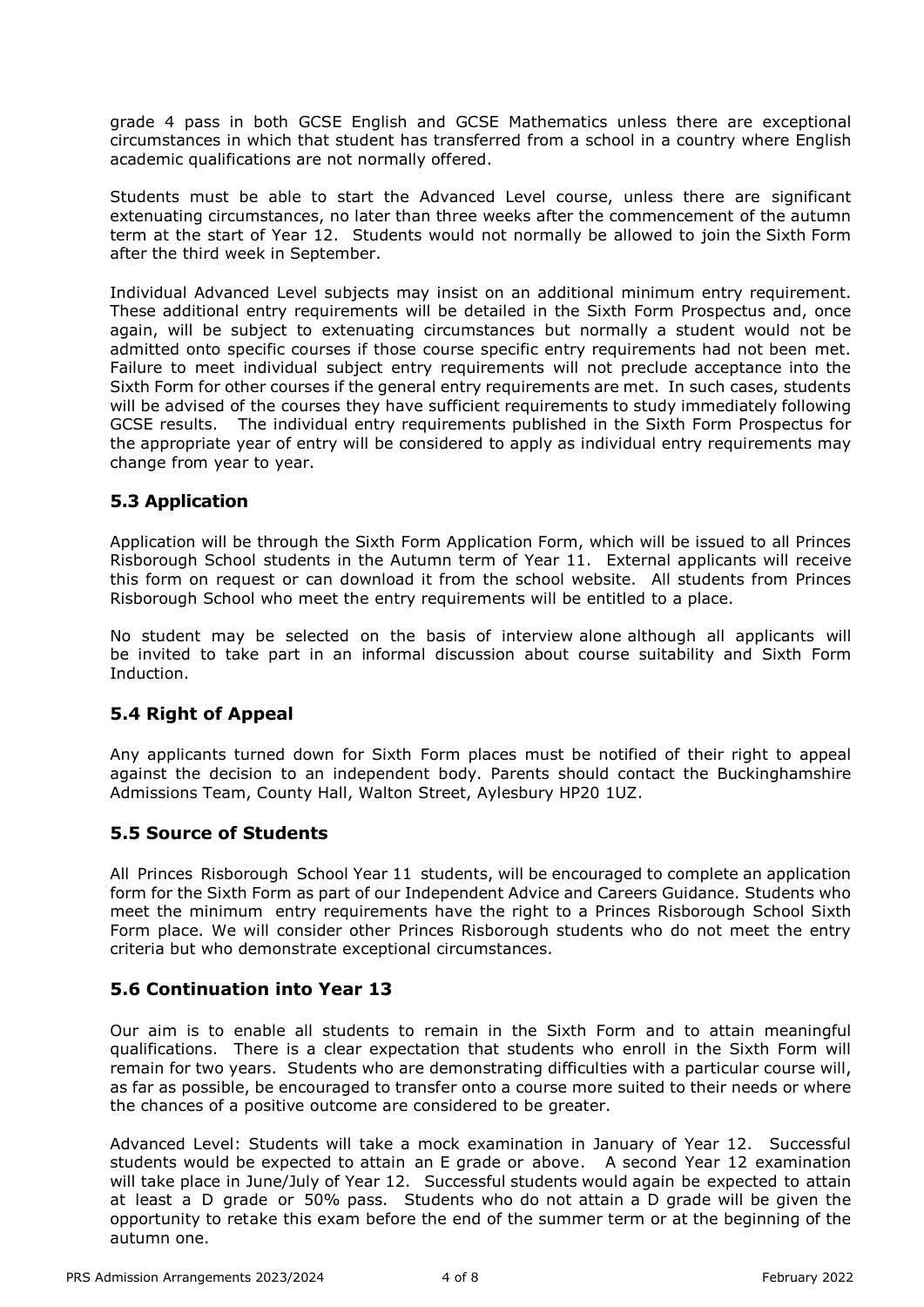BTEC National: BTEC National students are expected to complete all year 12 units to a pass standard. Progression onto the second year of BTEC is unlikely to be successful unless all the first year units have been completed to pass standard.

Students experiencing difficulties with specific Year 13 courses will be encouraged to change courses taking more appropriate subjects. Any existing students who are given the facility to progress onto Year 14 in exceptional circumstances would have the same expectations in terms of completion of the previous year's work as Year 12 students progressing onto Year 13.

### **6. Oversubscription Criteria – Year 7 to 11**

Should there be more applications than places available; applicants will be admitted in the following category order once any children with a Statement of Special Educational Needs or an Educational Health Care Plan have been admitted:

- 1. Looked after children or those who were previously looked after as described by the Local Authority in their common application process.
- 2. *For the main point of admission:* Children who currently have a sibling (as defined in Appendix B) in years 7-10 at Princes Risborough School.

*For immediate casual admission after the normal point of entry:* Children who currently have a sibling (as defined in Appendix B) in years 7-11 at Princes Risborough School.

- 3. Children of Insignis Academy Trust staff who have been employed at the school for two or more years at the time of the application for admission to the school has been made, and/or the member of staff is recruited to fill a vacant post for which there is a demonstrable skill shortage.
- 4. Children within the catchment area of the school as demonstrated in Section 7 of this policy. In the event of being oversubscribed, admission will apply to homes that are the shortest distance from the school, as measured according to the Buckinghamshire Council's Geographical Information System as set out in the LA scheme.
- 5. In the event that more than one child lives at the same distance from the school, the decision will be made by a lottery which will be overseen by an independent observer.
- 6. In cases where there is one remaining place available and the next child is one of a twin, triplet or other multiple birth group, both or all siblings will be admitted even if this goes above the admission number of the school.

### **7. Catchment area for Princes Risborough School 2023**

The attached pdf document outlines the catchment area for Princes Risborough School. We have decided to slightly expand the catchment area of the school so that the area of Downley. This is because, traditionally a significant number of students attend Princes Risborough School from this area of the High Wycombe conurbation.

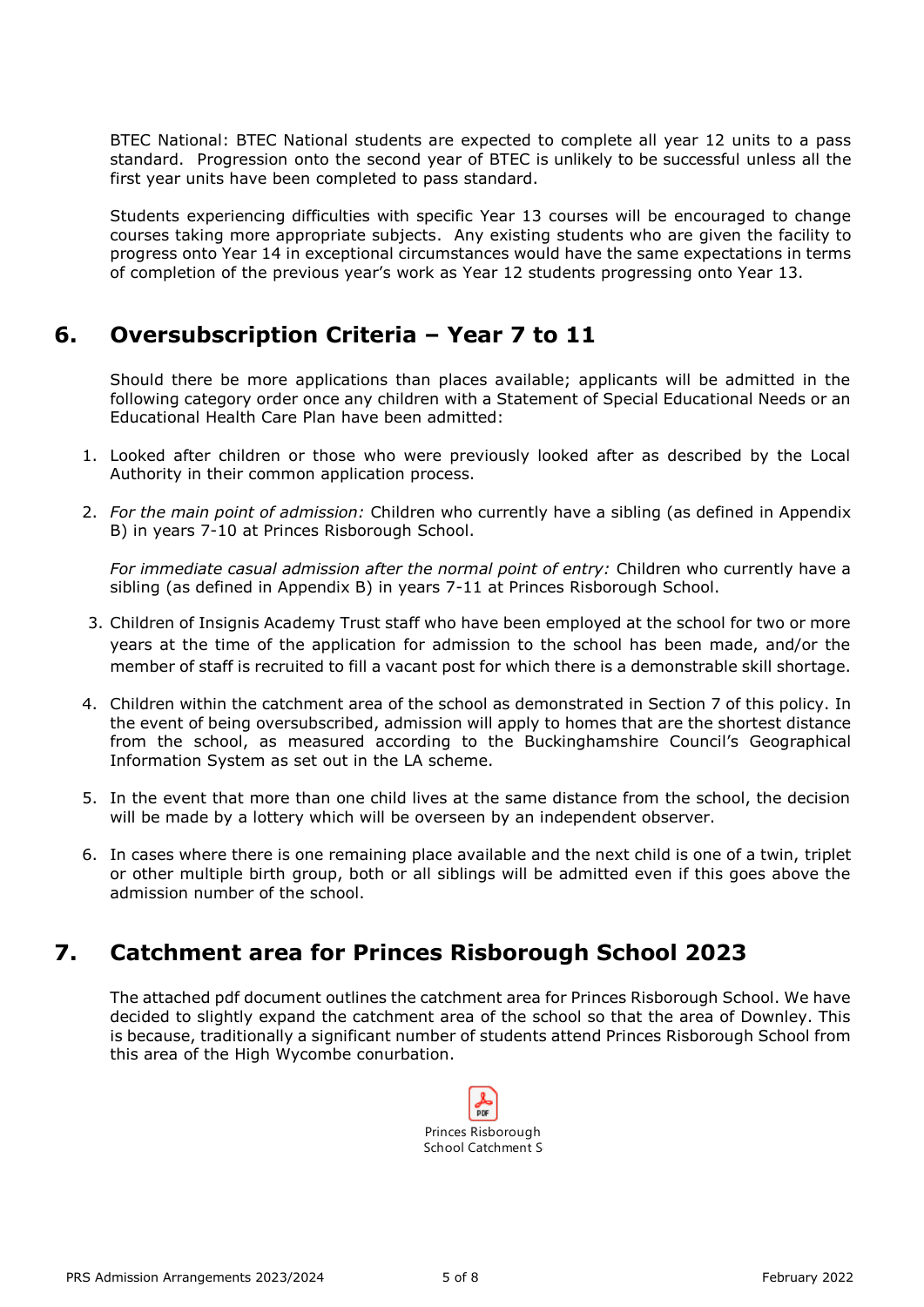### **8. Admissions Mid-Year**

Applicants for places mid-year will be considered provided it would not mean exceeding the published admission number; applications would be subject to the Oversubscription Criteria in Section 6. Parents can apply directly to the school using the Buckinghamshire Schools In-year Application Form. Please see Appendix A for further information on how to apply for an in-year place.

### **9. Appeals**

Any student refused the offer of a place has the right of appeal to an Independent Appeal Panel. Parents should contact the Buckinghamshire Schools Admissions Team, County Hall, Walton Street, Aylesbury HP20 1UZ.

### **10. Version Control**

| Date                      | <b>Circulation</b>    | <b>Amendments to previous</b><br>version                                                                                         |
|---------------------------|-----------------------|----------------------------------------------------------------------------------------------------------------------------------|
| November 2021             | LGB for determination | CLA and previously CLA<br>definition amended to<br>include those outside of<br>England in line with the<br>2021 Admissions Code. |
| 25 <sup>th</sup> Nov 2021 | LGB for determination | 6.3 Oversubscription Criteria                                                                                                    |
|                           |                       |                                                                                                                                  |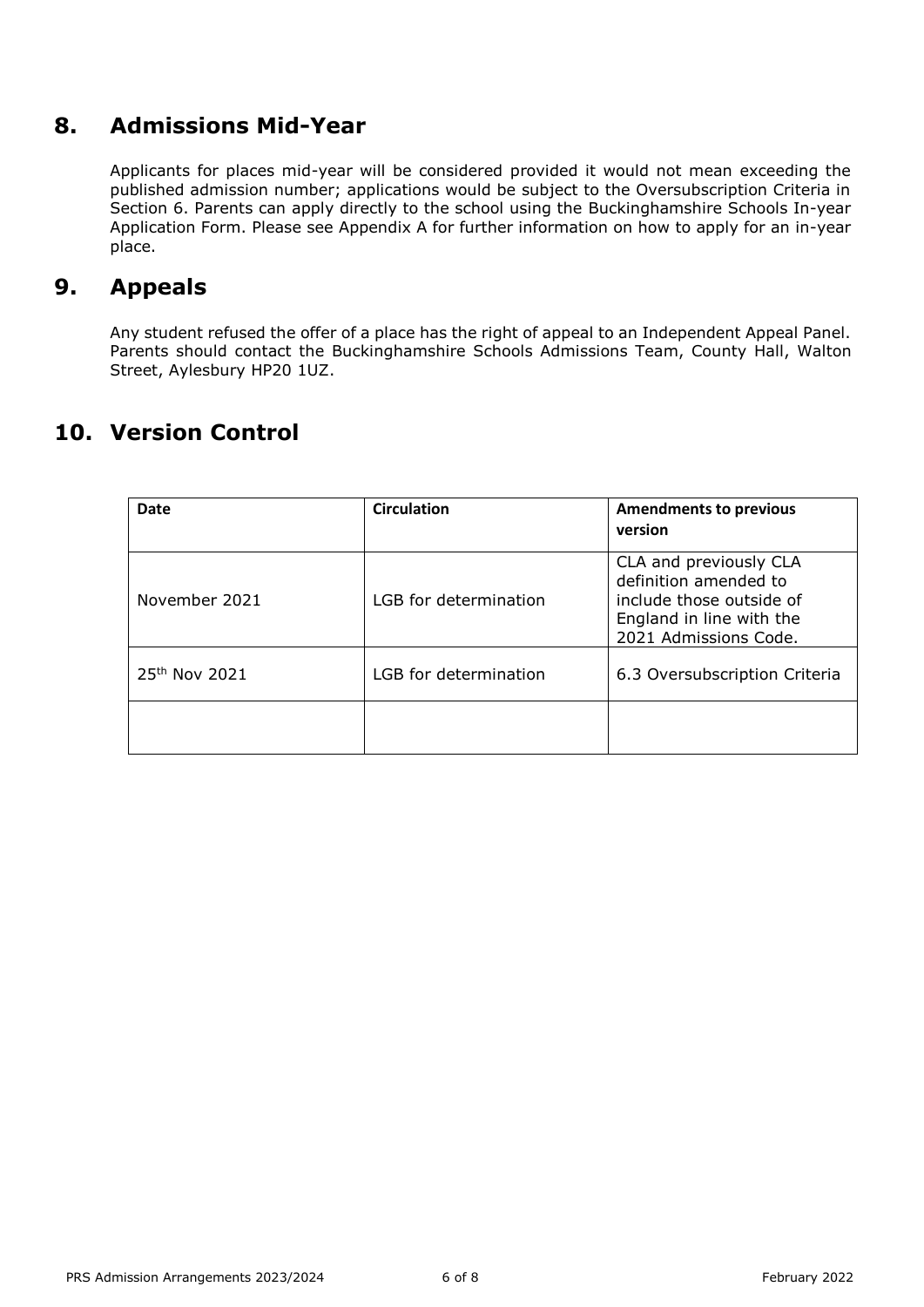

## **Appendix A – In-Year Transfer Instructions**

## **APPLYING FOR A PLACE AT PRINCES RISBOROUGH SCHOOL, AS AN IN-YEAR TRANSFER**

Princes Risborough School is responsible for arranging its own admissions when the request is for an in-year transfer from another school. Sixth Form entry is dealt with separately.

The published Whole School Admissions Policy applies to any requests for a place at Princes Risborough School.

If your child is already **in school in Buckinghamshire,** please ensure you:

- Fill in the In Year Application Form for a Buckinghamshire school place (available from your child's current school).
- This form needs to be signed by the Headteacher or relevant senior member of staff at your child's current school.
- **D** Once the form has been signed, send a copy of the form to Buckinghamshire Council (the address is on the form) and a copy to Princes Risborough School
- If you are applying for a place from outside Buckinghamshire, please fill the In-Year Transfer form, return it to Princes Risborough School with any relevant documentation.

If we have waiting lists for places in any years; once we receive your application, we will determine where you are on the waiting list in line with the published admissions criteria.

Our admissions criteria does mean that your place on the waiting list may change (up or down) if we receive an application for a place for a child who is ranked higher based on our admissions policy.